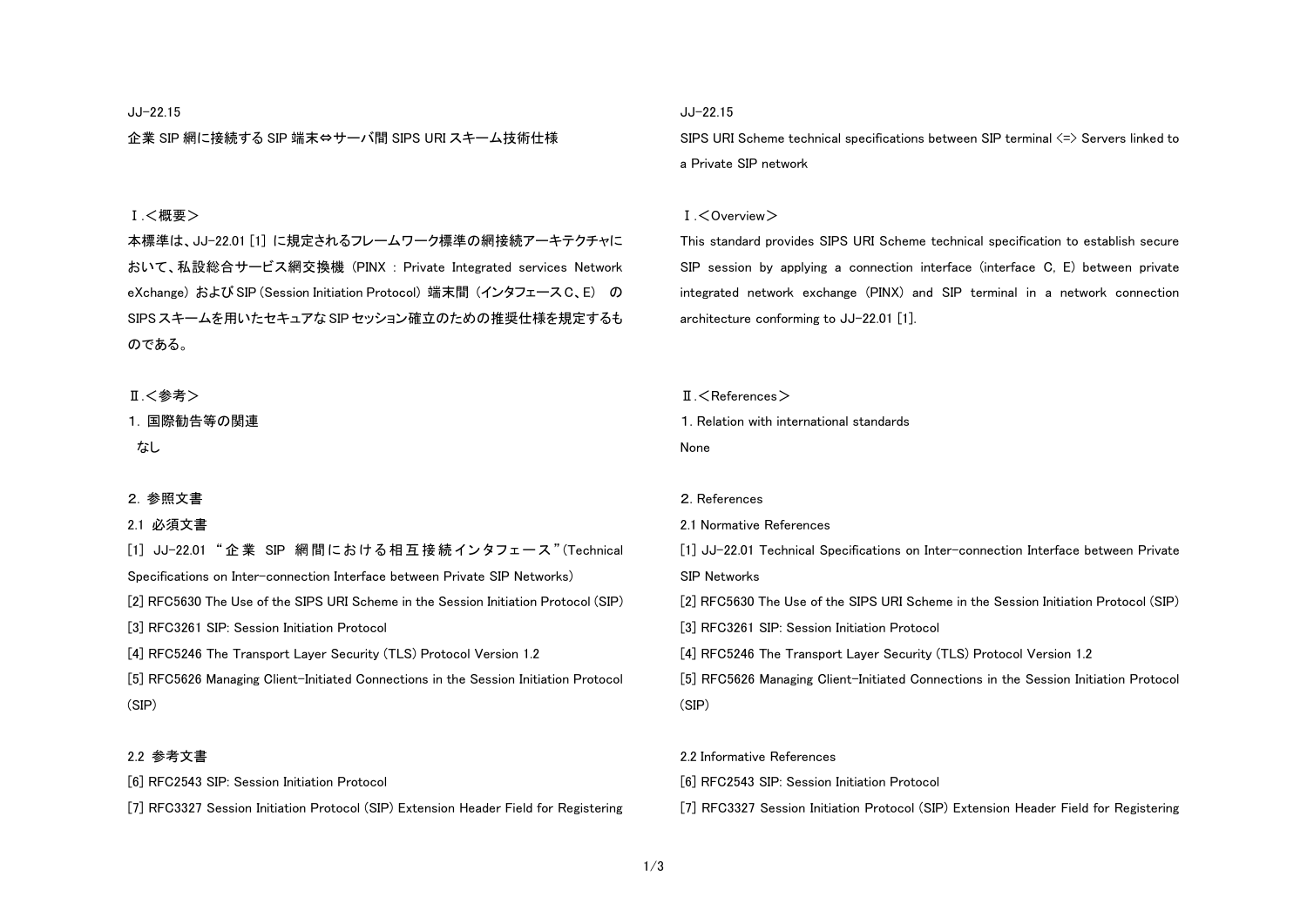### Non-Adjacent Contacts

[8] RFC3515 The Session Initiation Protocol (SIP) Refer Method

[9] RFC3608 Session Initiation Protocol (SIP) Extension Header Field for Service Route Discovery During Registration

[10] RFC3725 Best Current Practices for Third Party Call Control (3pcc) in the Session Initiation Protocol (SIP)

[11] RFC3891 The Session Initiation Protocol (SIP) "Replaces" Header

[12] RFC3893 Session Initiation Protocol (SIP) Authenticated Identity Body (AIB) Format

[13] RFC3911 The Session Initiation Protocol (SIP) "Join" Header

[14] RFC4168 The Stream Control Transmission Protocol (SCTP) as a Transport for the Session Initiation Protocol (SIP)

[15] RFC4244 An Extension to the Session Initiation Protocol (SIP) for Request History Information

[16] RFC4474 Enhancements for Authenticated Identity Management in the Session Initiation Protocol (SIP)

[17] RFC5627 Obtaining and Using Globally Routable User Agent URIs (GRUU) in the Session Initiation Protocol (SIP)

### 3. 改版の履歴

| 版数     | 制定日         | 改版内容 |
|--------|-------------|------|
| 第<br>版 | 2018年11月15日 | 制定   |

### 4. 標準策定部門

企業ネットワーク専門委員会

Ⅲ.<目次>

<参考>

#### Non-Adjacent Contacts

[8] RFC3515 The Session Initiation Protocol (SIP) Refer Method

[9] RFC3608 Session Initiation Protocol (SIP) Extension Header Field for Service Route Discovery During Registration

[10] RFC3725 Best Current Practices for Third Party Call Control (3pcc) in the Session Initiation Protocol (SIP)

[11] RFC3891 The Session Initiation Protocol (SIP) "Replaces" Header

[12] RFC3893 Session Initiation Protocol (SIP) Authenticated Identity Body (AIB) Format

[13] RFC3911 The Session Initiation Protocol (SIP) "Join" Header

[14] RFC4168 The Stream Control Transmission Protocol (SCTP) as a Transport for the Session Initiation Protocol (SIP)

[15] RFC4244 An Extension to the Session Initiation Protocol (SIP) for Request History Information

[16] RFC4474 Enhancements for Authenticated Identity Management in the Session Initiation Protocol (SIP)

[17] RFC5627 Obtaining and Using Globally Routable User Agent URIs (GRUU) in the Session Initiation Protocol (SIP)

### 3. Change history

| Version | Date         | Outline   |
|---------|--------------|-----------|
|         | Nov 15, 2018 | Published |

4. Working Group that developed this standard

Private Network Working Group

 $M<sub>1</sub>$  Table of contents  $>$ 

<Reference>